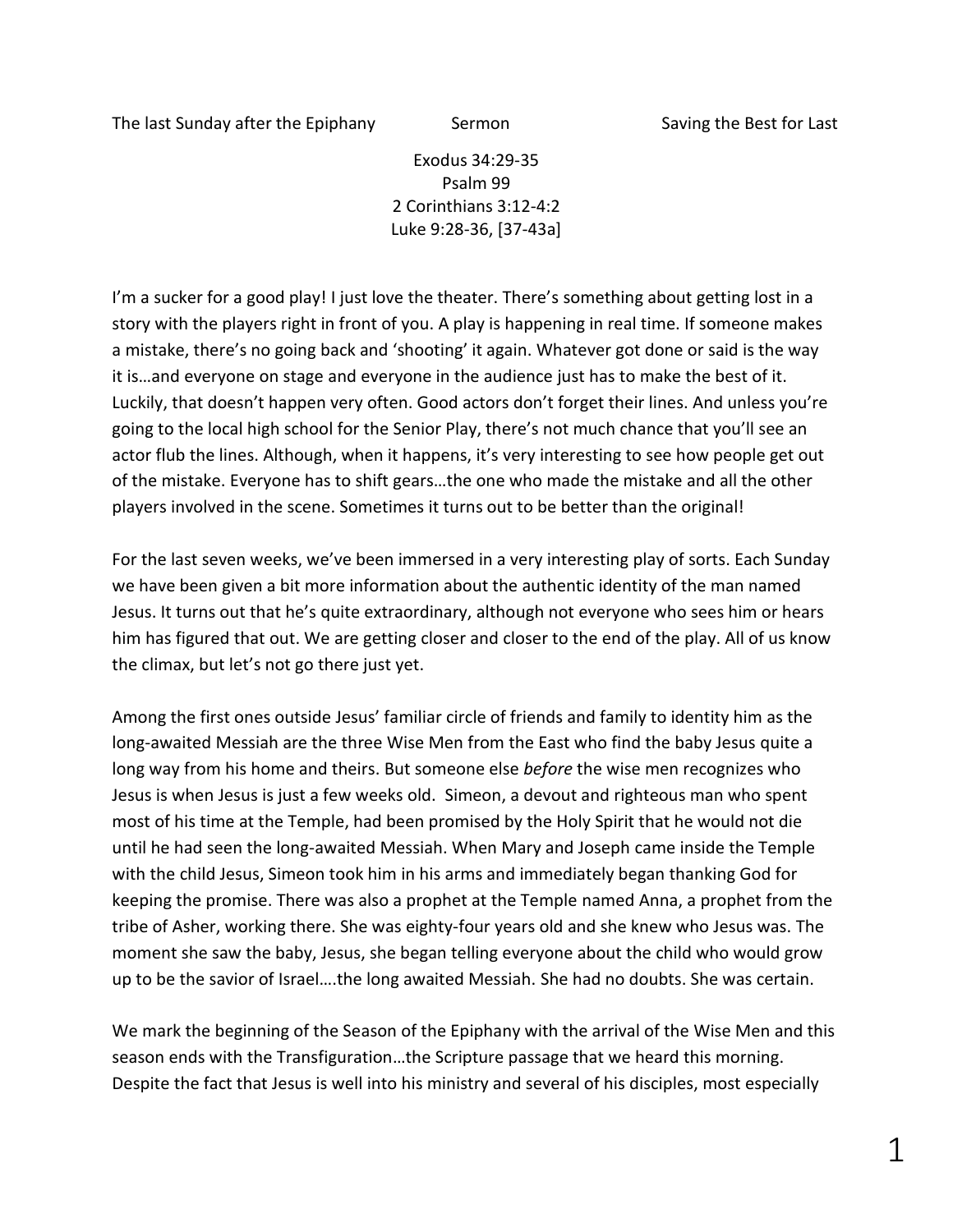Peter, have identified Jesus as the Messiah there are still plenty of doubters among those who travel with Jesus and those who encounter him for the first time. So, Transfiguration Sunday is always the last Sunday in the season of Epiphany. That's the Sunday that closes out the lessons about the identity and mission of Jesus.

Now this is a strange and unusual story. Jesus has been preaching and teaching and healing all over Galilee and Capernaum and even in Samaria. The disciples have witnessed some extraordinary…even spectacular…healings at the hands of Jesus. And he speaks often about God and the Kingdom of God. He teaches those who will listen to him about the way God wants them to behave and in most instances it's quite a stark departure from what people usually do. He tells people that they should do good to people who mistreat them; they should love their enemies; if someone strikes them on the cheek, they are to turn the other one. They are to do good to people who hurt them and the disciples themselves are supposed to love one another in the same way that Jesus loves each of them which gets difficult at times because they hold a variety of different opinions.

In the experience we hear about today, Jesus chooses Peter and James and John to hike with him to the top of the mountain. Being selected to go on a special errand with Jesus must have made all three of them feel very important. Mountaintops are always where Jesus goes to do his most earnest communion with God. After spending most of the day hiking up to the top of the mountain, Peter and James and John are exhausted. Once they stop moving it isn't long before each of them falls asleep. We don't know what time of day this extraordinary event for Jesus took place. It could have been at high noon when the sun is brightest or it could have been in the evening when the sun is beginning to set or it could have been in full darkness. Regardless of what the sun was doing or how much natural light there was, a powerful spiritual experience occurred while Jesus was praying. The appearance of his face changed and his clothes became dazzling white. He was luminescent. All of a sudden there were two men standing with Jesus: one was Moses and the other was the Prophet Elijah. The three of them were discussing Jesus' departure in Jerusalem that they referred to as his exodus. The conversation was reminiscent of Moses having led the people of Israel out of their bondage in Egypt. Jesus was about to lead the people…*all* the people…out of their bondage of sin through his death and resurrection.

Peter woke up while Elijah and Moses and Jesus were still talking. Peter didn't want this experience to end. He wanted the three of them to stay together always, so he suggested that they build a dwelling place for each one…Elijah, Moses, and Jesus. While Peter was trying to talk Jesus into this plan a large cloud descended on them. They must not have been able to see anything as they entered the cloud because the scripture says they were terrified. And then